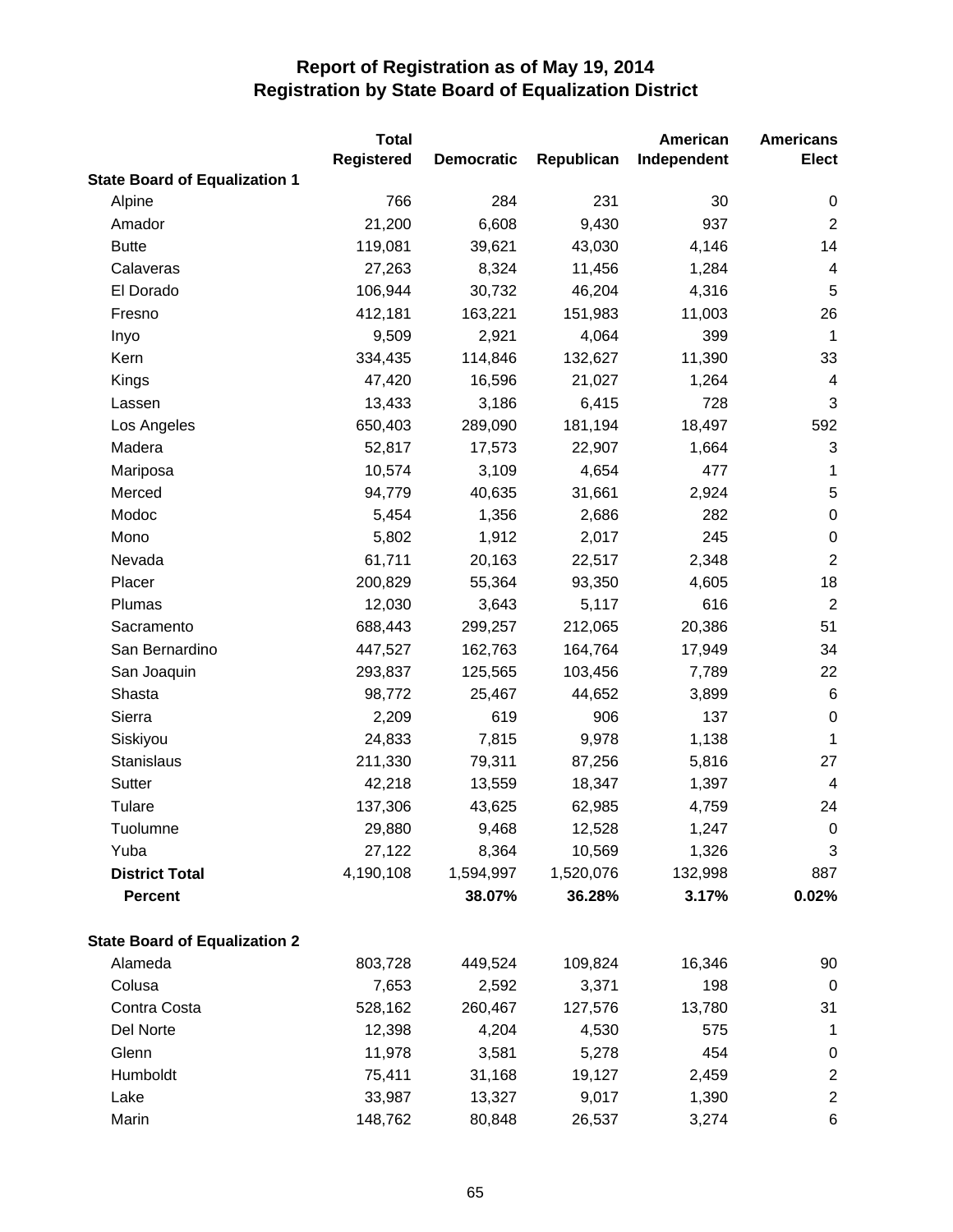| <b>State Board of Equalization 1</b><br>11<br>Alpine<br>6<br>1<br>5 | 198<br>3,773 |
|---------------------------------------------------------------------|--------------|
|                                                                     |              |
|                                                                     |              |
| 116<br>220<br>64<br>Amador<br>50                                    |              |
| 1,234<br><b>Butte</b><br>1,451<br>505<br>1,687                      | 27,393       |
| 97<br>359<br>226<br>Calaveras<br>246                                | 5,267        |
| El Dorado<br>932<br>862<br>1,166<br>295                             | 22,432       |
| Fresno<br>1,557<br>2,104<br>1,118<br>4,991                          | 76,178       |
| 87<br>83<br>26<br>47<br>Inyo                                        | 1,881        |
| 840<br>1,038<br>Kern<br>2,200<br>379                                | 71,082       |
| 92<br>252<br>155<br>Kings<br>96                                     | 7,934        |
| 41<br>101<br>43<br>74<br>Lassen                                     | 2,842        |
| Los Angeles<br>2,712<br>3,778<br>4,609<br>48,046                    | 101,885      |
| 199<br>144<br>174<br>Madera<br>309                                  | 9,844        |
| 111<br>104<br>26<br>166<br>Mariposa                                 | 1,926        |
| 488<br>539<br>321<br>184<br>Merced                                  | 18,022       |
| Modoc<br>25<br>45<br>12<br>9                                        | 1,039        |
| 57<br>42<br>18<br>Mono<br>0                                         | 1,511        |
| 1,430<br>164<br>140<br>Nevada<br>689                                | 14,258       |
| 2,613<br>569<br>Placer<br>1,062<br>473                              | 42,775       |
| 85<br>102<br>1<br>Plumas<br>40                                      | 2,424        |
| 3,884<br>4,846<br>5,791<br>1,357<br>Sacramento                      | 140,806      |
| San Bernardino<br>1,631<br>3,054<br>1,882<br>1,047                  | 94,403       |
| 1,491<br>869<br>San Joaquin<br>847<br>1,353                         | 52,445       |
| 465<br>324<br>390<br>Shasta<br>937                                  | 22,632       |
| Sierra<br>23<br>29<br>5<br>47                                       | 443          |
| 276<br>58<br>Siskiyou<br>202<br>89                                  | 5,276        |
| Stanislaus<br>589<br>1,165<br>552<br>2,157                          | 34,457       |
| 125<br>711<br>Sutter<br>270<br>147                                  | 7,658        |
| 443<br>Tulare<br>795<br>413<br>260                                  | 24,002       |
| Tuolumne<br>62<br>227<br>264<br>96                                  | 5,988        |
| Yuba<br>137<br>35<br>245<br>93                                      | 6,350        |
| <b>District Total</b><br>20,045<br>29,318<br>19,337<br>65,326       | 807,124      |
| 0.48%<br><b>Percent</b><br>0.70%<br>0.46%<br>1.56%                  | 19.26%       |
| <b>State Board of Equalization 2</b>                                |              |
| Alameda<br>9,839<br>4,028<br>2,917<br>49,570                        | 161,590      |
| Colusa<br>20<br>34<br>14<br>$\overline{c}$                          | 1,422        |
| Contra Costa<br>3,282<br>3,052<br>1,557<br>1,171                    | 117,246      |
| Del Norte<br>106<br>115<br>172<br>50                                | 2,645        |
| Glenn<br>38<br>86<br>39<br>26                                       | 2,476        |
| Humboldt<br>2,809<br>775<br>318<br>212                              | 18,541       |
| Lake<br>495<br>390<br>182<br>71                                     | 9,113        |
| Marin<br>2,078<br>867<br>259<br>465                                 | 34,428       |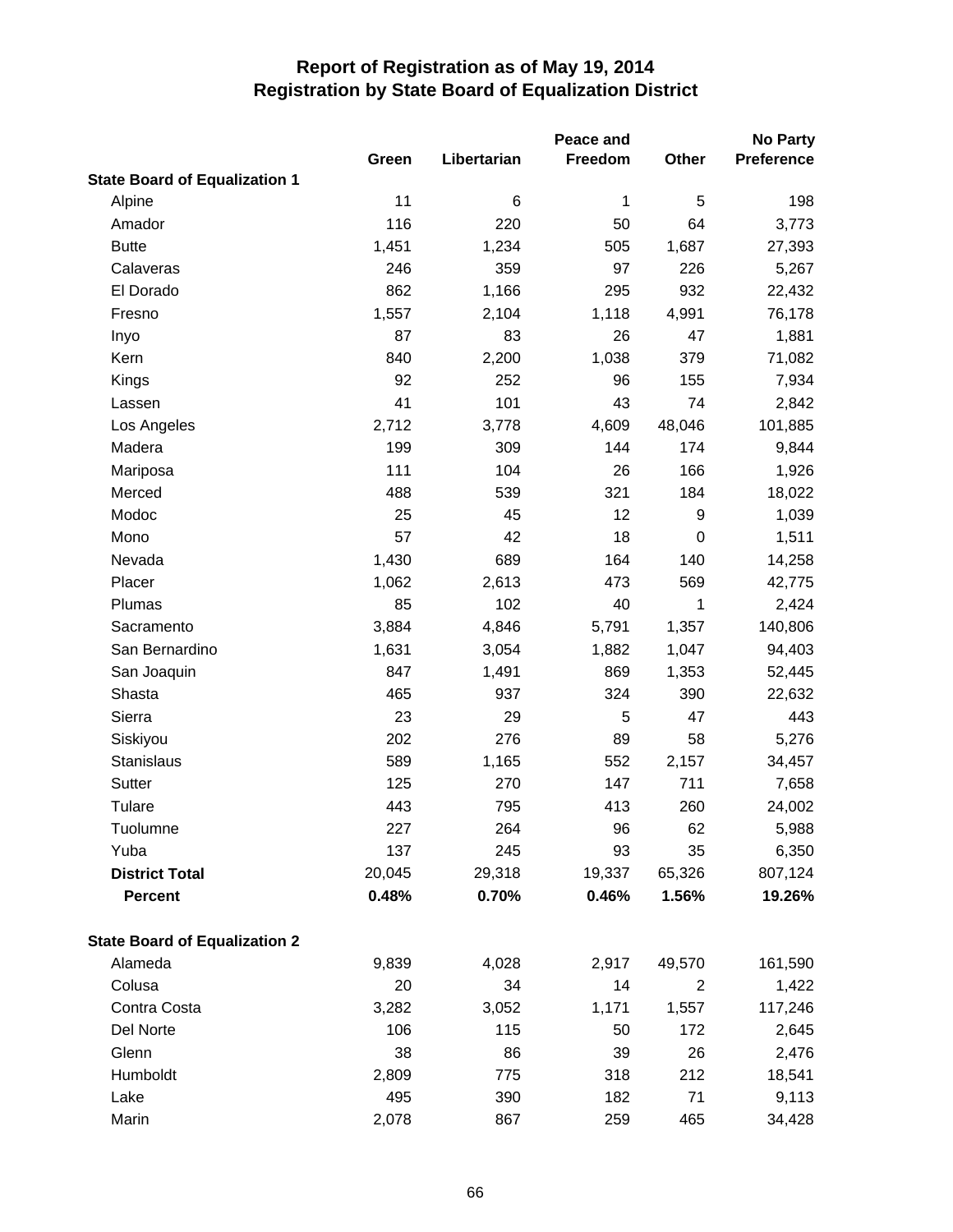|                                      | <b>Total</b>      |                   |            | American    | <b>Americans</b>        |
|--------------------------------------|-------------------|-------------------|------------|-------------|-------------------------|
|                                      | <b>Registered</b> | <b>Democratic</b> | Republican | Independent | <b>Elect</b>            |
| Mendocino                            | 47,400            | 21,723            | 10,108     | 1,668       | 1                       |
| Monterey                             | 164,032           | 83,204            | 39,988     | 3,854       | 11                      |
| Napa                                 | 71,241            | 32,761            | 18,642     | 2,214       | $\overline{\mathbf{4}}$ |
| San Benito                           | 23,778            | 11,098            | 7,079      | 611         | 3                       |
| San Francisco                        | 434,922           | 243,620           | 36,649     | 7,592       | 27                      |
| San Luis Obispo                      | 150,302           | 50,231            | 59,420     | 4,340       | 8                       |
| San Mateo                            | 354,994           | 180,773           | 67,001     | 7,642       | 19                      |
| Santa Barbara                        | 193,900           | 79,134            | 58,484     | 5,157       | 13                      |
| Santa Clara                          | 805,922           | 360,089           | 179,619    | 16,826      | 41                      |
| Santa Cruz                           | 141,105           | 76,625            | 23,261     | 3,347       | 10                      |
| Solano                               | 201,728           | 97,378            | 49,466     | 5,784       | 13                      |
| Sonoma                               | 241,005           | 124,770           | 51,570     | 6,056       | $\sqrt{5}$              |
| Tehama                               | 30,492            | 8,875             | 13,186     | 1,550       | $\overline{2}$          |
| Trinity                              | 7,062             | 2,340             | 2,399      | 363         | $\mathbf 0$             |
| Yolo                                 | 101,854           | 47,649            | 23,807     | 2,896       | $\sqrt{3}$              |
| <b>District Total</b>                | 4,591,816         | 2,265,981         | 945,939    | 108,376     | 292                     |
| <b>Percent</b>                       |                   | 49.35%            | 20.60%     | 2.36%       | 0.01%                   |
| <b>State Board of Equalization 3</b> |                   |                   |            |             |                         |
| Los Angeles                          | 4,207,021         | 2,172,196         | 830,152    | 91,405      | 1,921                   |
| San Bernardino                       | 37,372            | 11,729            | 14,993     | 1,078       | $\overline{4}$          |
| Ventura                              | 427,349           | 163,266           | 149,923    | 11,386      | 19                      |
| <b>District Total</b>                | 4,671,742         | 2,347,191         | 995,068    | 103,869     | 1,944                   |
| <b>Percent</b>                       |                   | 50.24%            | 21.30%     | 2.22%       | 0.04%                   |
| <b>State Board of Equalization 4</b> |                   |                   |            |             |                         |
| Imperial                             | 58,197            | 28,989            | 13,131     | 1,377       | 8                       |
| Orange                               | 1,411,232         | 447,818           | 578,655    | 37,760      | 264                     |
| Riverside                            | 887,643           | 316,161           | 357,104    | 27,088      | 84                      |
| San Bernardino                       | 366,427           | 152,714           | 115,944    | 11,906      | 59                      |
| San Diego                            | 1,544,841         | 538,819           | 510,693    | 52,540      | 136                     |
| <b>District Total</b>                | 4,268,340         | 1,484,501         | 1,575,527  | 130,671     | 551                     |
| <b>Percent</b>                       |                   | 34.78%            | 36.91%     | 3.06%       | 0.01%                   |
| <b>State Total</b>                   | 17,722,006        | 7,692,670         | 5,036,610  | 475,914     | 3,674                   |
| <b>Percent</b>                       |                   | 43.41%            | 28.42%     | 2.69%       | $0.02\%$                |